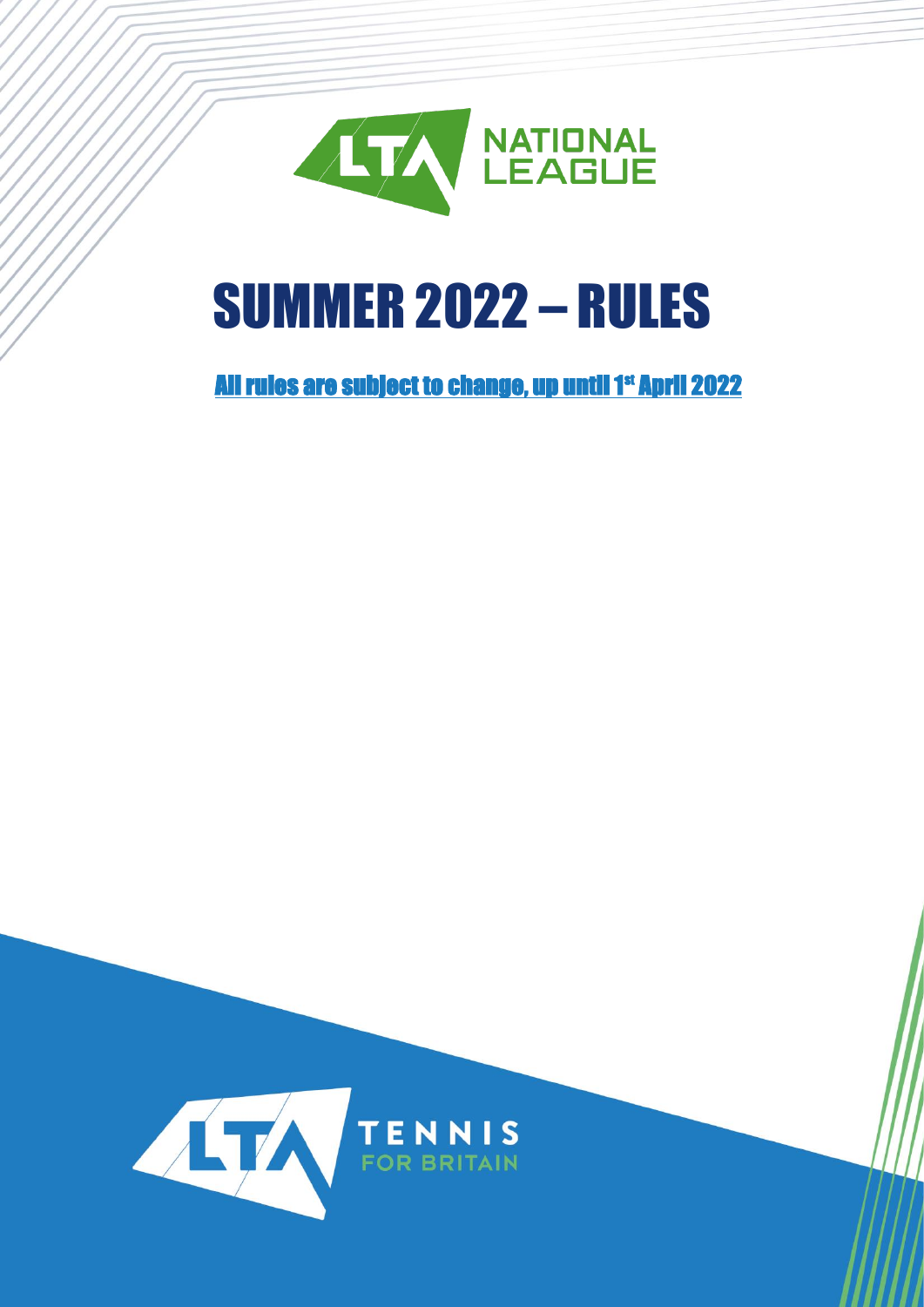## **Senior Age Groups Rules**

## **18. Eligibility**

### **Venue Eligibility**

- 18.1 Entry to LTA National League Senior's ('the Competition') is open only to LTA registered venues, defined as Associates in Rule 28 of the LTA.
- 18.2 A venue that does not have its own courts and clubhouse may enter teams only if they have entered the competition in previous years and subject to the following conditions:
	- I. They are a LTA registered venue.
	- II. Each year, a nomadic club must nominate in writing to the Tournament Referee, the players it wishes to use in all teams in the events for that year before the date of their first match. A maximum of 6 players shall be nominated for each of the Men's and Women's teams and a maximum of 3 Men and 3 Women for a Mixed event. A player may only be nominated with his/her prior consent and must have been a member on 1 October in the year preceding the competition.
	- III. A player representing a venue must be able to prove bona fide membership of that venue.
	- IV. Any team not playing their home fixtures at the venue they entered with may be penalised by playing all matches away the following season.

#### **Player Eligibility**

- 18.3 A player may represent
	- I. Different venues in different events, but may not play for different clubs in the same age group.
	- II. Their venue in no more than 3 events over the finals weekend and must have played at least one match in that event prior to playing in the final.
- 18.4 All players must
	- I. Have a LTA Advantage membership number which links them to the venue they are competing for.
	- II. Have an LTA rating.
	- III. Be a member of the venue they are competing for as of 1 April 2022 and commit to representing that venue.
	- IV. The age which players shall achieve at any date in 2022 is the qualifying age for each event

18.5 Events and age categories are (A player must be aged 35+ or over):

- I. Men's 35, 45, 50, 55, 60, 65, 70, 75
- II. Women's 35, 40, 50, 60, 65, 70
- III. Mixed Junior (M45/W40), Senior (M55 / W50), Super Senior (M65 / W60) & Medley (M45 / W40)

# **19. Match Arrangements**<br>**19.1** Time and Dates

Time and Dates

The dates by which matches are to be played must be strictly observed throughout the competition. Within 10 days of receiving the draw the home team must make contact with the away team and offer 3 possible dates. Should the final play by date be offered there must be indoor courts available. The away team must accept one of the dates within 7 days. The 3 dates must include dates over at least two different weekends and there must be 8 clear days between the  $1<sup>st</sup>$  and  $3<sup>rd</sup>$  dates.

For successive rounds home advantage will be determined by the event organiser by reference to the venues of the previous matches played in the competition.

Dates should not be offered during the following periods unless agreed by both captains:

- I. World Championships, Super Seniors, Senior's and Young Seniors
- II. National Seniors Championships Clay and Grass courts
- III. European Inter Club Championships

#### Start Time

The latest start time for matches will be 1.00pm unless agreed otherwise by both captains.

It is not in the spirit of the tournament to concede walkovers. All matches should be played regardless of team strength or distance to be travelled. Any team unable to play on the pre-arranged finals day must concede at the semi- final stage.

The Home team will be responsible for organising refreshments (Covid-19 restrictions depending).

#### 19.2 Court Surfaces

The home team shall provide 2 or 3 courts of the same surface.

#### 19.3 Balls

The home team shall supply a minimum of 3 new ITF approved balls per court

#### 19.4 Match Format

Apart from the Over 35 Events, where there will be 2 singles and 3 doubles, a match will consist of 4 doubles rubbers. For the Over 35 singles matches, players must play in ITF World Tennis Number order

#### 19.5 Team Format

A team shall consist of 4 players with the exception of events over the age of 65 where the maximum will be 5 players.

19.6 Order of Play

|  |  |  | Doubles only events |
|--|--|--|---------------------|

| Round 1 | Doubles 1 v 1 | Doubles $2 \vee 2$ |
|---------|---------------|--------------------|
| Round 2 | Doubles 1 v 2 | Doubles 2 v 1      |

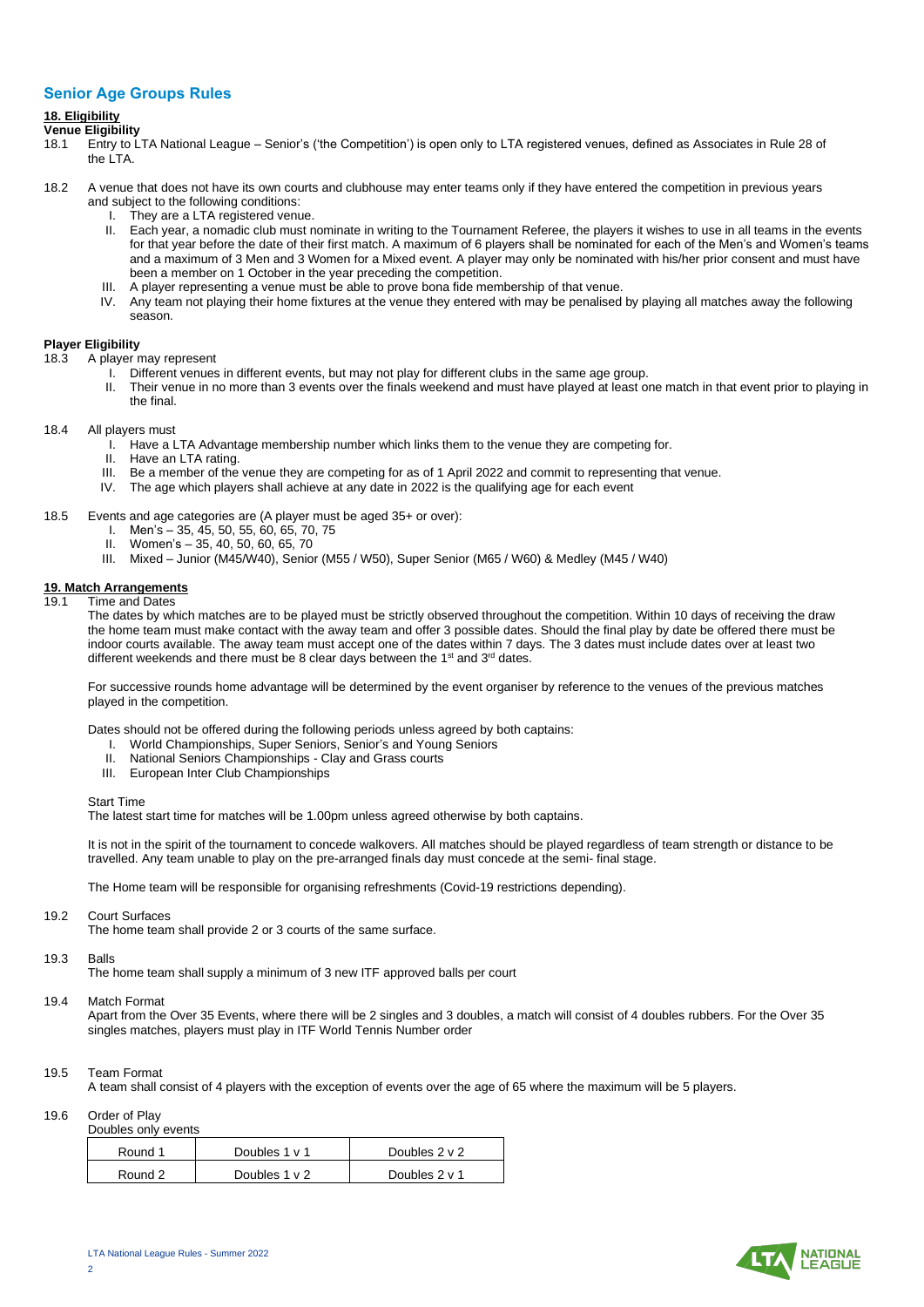Medley event

| Round 1 | Men's Doubles   | Women's Doubles |
|---------|-----------------|-----------------|
| Round 2 | Mixed Doubles 1 | Mixed Doubles 2 |

Over 35 events

| Round 1 | Sinales 1 v 1 | Singles $2 \vee 2$ | Doubles 2 v 2 |
|---------|---------------|--------------------|---------------|
| Round 2 | Doubles 2 v 1 | Doubles 1 v 2      |               |

#### 19.7 Match Scoring

Each rubber will consist of the best of 3 sets with a tie-beak at 6-6 in the first two sets. The 3<sup>rd</sup> set will consist of a Match Tie-break to 10 points (sudden death at 9-9)

#### 19.8 Match Result

- Each match shall be decided on the combined results of the singles (where appropriate) and doubles.
	- I. If rubbers tied the number of sets will decide
	- II. If sets are tied the number of games will decide<br>III. If games are tied the combined results of the firs
	- III. If games are tied the combined results of the first two rubbers will decide first rubbers, then sets then games IV. If a tie still prevails then the result of the leading rubber i.e. 1st Pair v 1st Pair will decide th
	- If a tie still prevails then the result of the leading rubber i.e. 1st Pair v 1st Pair will decide the match.

Results should be entered online by the winning team within 48 hours. Event organisers should also be informed.

#### **20. Problem Solving Issues Late Arrival**

If a team arrives on court more than half an hour after the agreed starting time of a scheduled rubber, then the first set of that rubber with a score of 6-0 will be awarded to the other team. If the team arrives on court more than an hour after the agreed starting time of a scheduled rubber then that rubber will be awarded to the other team with a score of 6-0,6-0

#### 20.2 Inclement Weather

If inclement weather prevents the first round from being completed then the match will be replayed at the venue selected by the away team provided that the original away team had travelled to the fixture. If not, the match will be replayed at the original venue by the scheduled end of the round, or by permission of the Event Organiser.

If the first round of a match has been fully completed and inclement weather prevents the whole match from being completed then the result will be obtained on the first round, first on rubbers, then sets, then games as before.

20.2 The Tournament Referee's decision is final. Any matters not covered in these Rules shall be resolved at the discretion of the Tournament Referee.